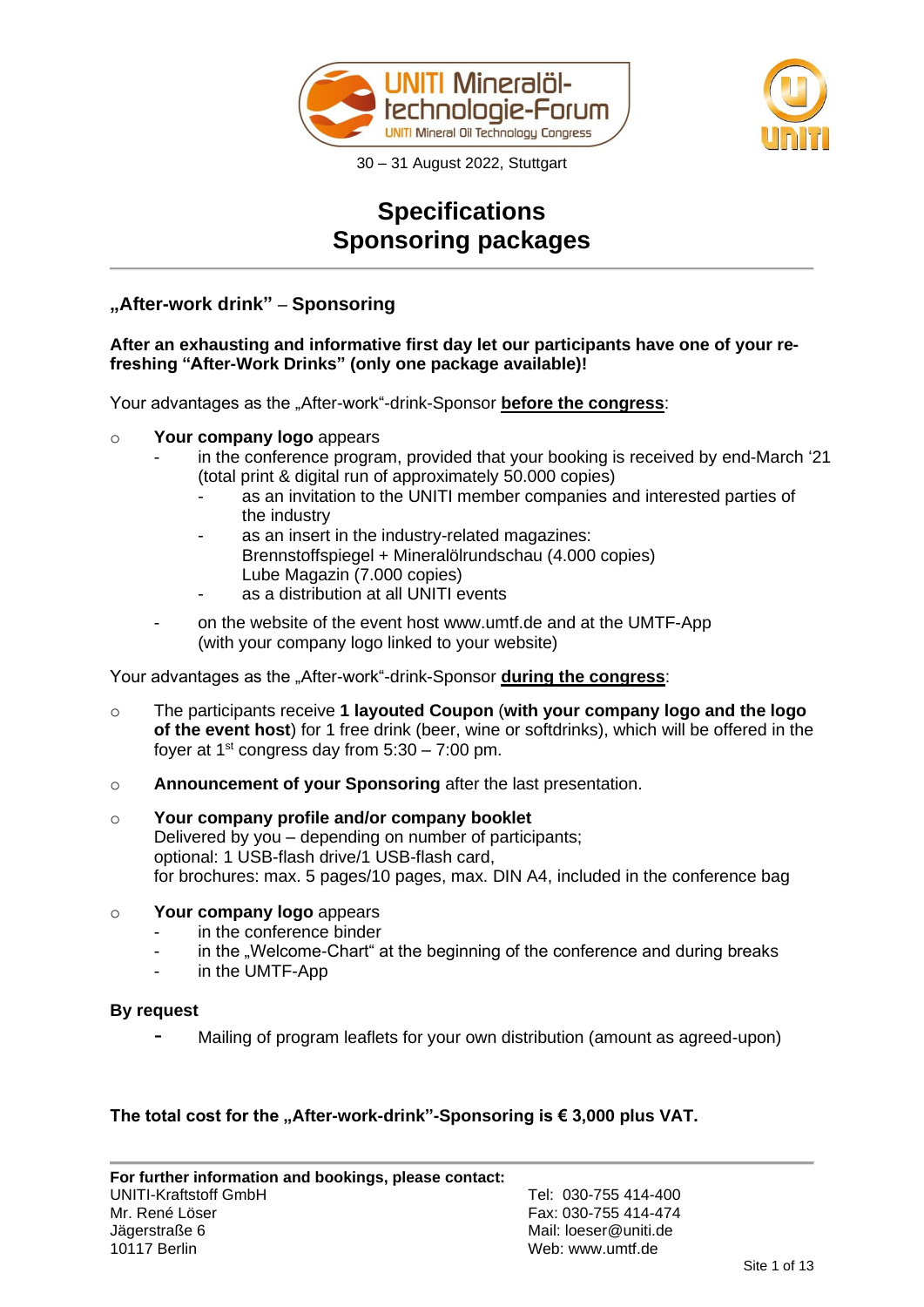



# **Specifications Sponsoring packages**

# **Lunch Break incl. Upgrade Corporate-/Imagefilm – Sponsoring**

**As one of our "Lunch Break-Sponsors" you will be an important part of the event on either the first or the second day of the congress (only two packages available)!**

Your advantages as the Lunch Break-Sponsor **before the congress**:

- o **Your company logo** appears
	- in the conference program, provided that your booking is received by end-March '21 (total print & digital run of approximately 50.000 copies)
		- as an invitation to the UNITI member companies and interested parties of the industry
		- as an insert in the industry-related magazines: Brennstoffspiegel + Mineralölrundschau (4.000 copies) Lube Magazin (7.000 copies)
		- as a distribution at all UNITI events
	- on the website of the event host www.umtf.de and at the UMTF-App (with your company logo linked to your website)

Your advantages as the Lunch Break-Sponsor **during the congress**:

- o Distribution of your **advertising material** during the sponsored Lunch Break
- o Using of your **pennants, banners, napkins** etc. during the sponsored Lunch Break
- o **Opportunity to provide your Corporate-/Imagefilm**, to be shown on two 60 inch monitors in a continuous loop during the respective Lunch Break (lenght 1 h). The monitors will be placed in the foyer of the Hegelsaal.
- o **Your company logo** appears
	- in the conference binder
	- in the "Welcome-Chart" at the beginning of the conference and during breaks
	- in the UMTF-App

## o **Your company profile and/or company booklet**

Delivered by you – depending on number of participants; optional: 1 USB-flash drive/1 USB-flash card, for brochures: max. 5 pages/10 pages, max. DIN A4, included in the conference bag

### **By request**

Mailing of program leaflets for your own distribution (amount as agreed-upon)

## **The total cost for the Lunch Break incl. Upgrade Corporate-/Imagefilm – Sponsoring is € 3,500 plus VAT.**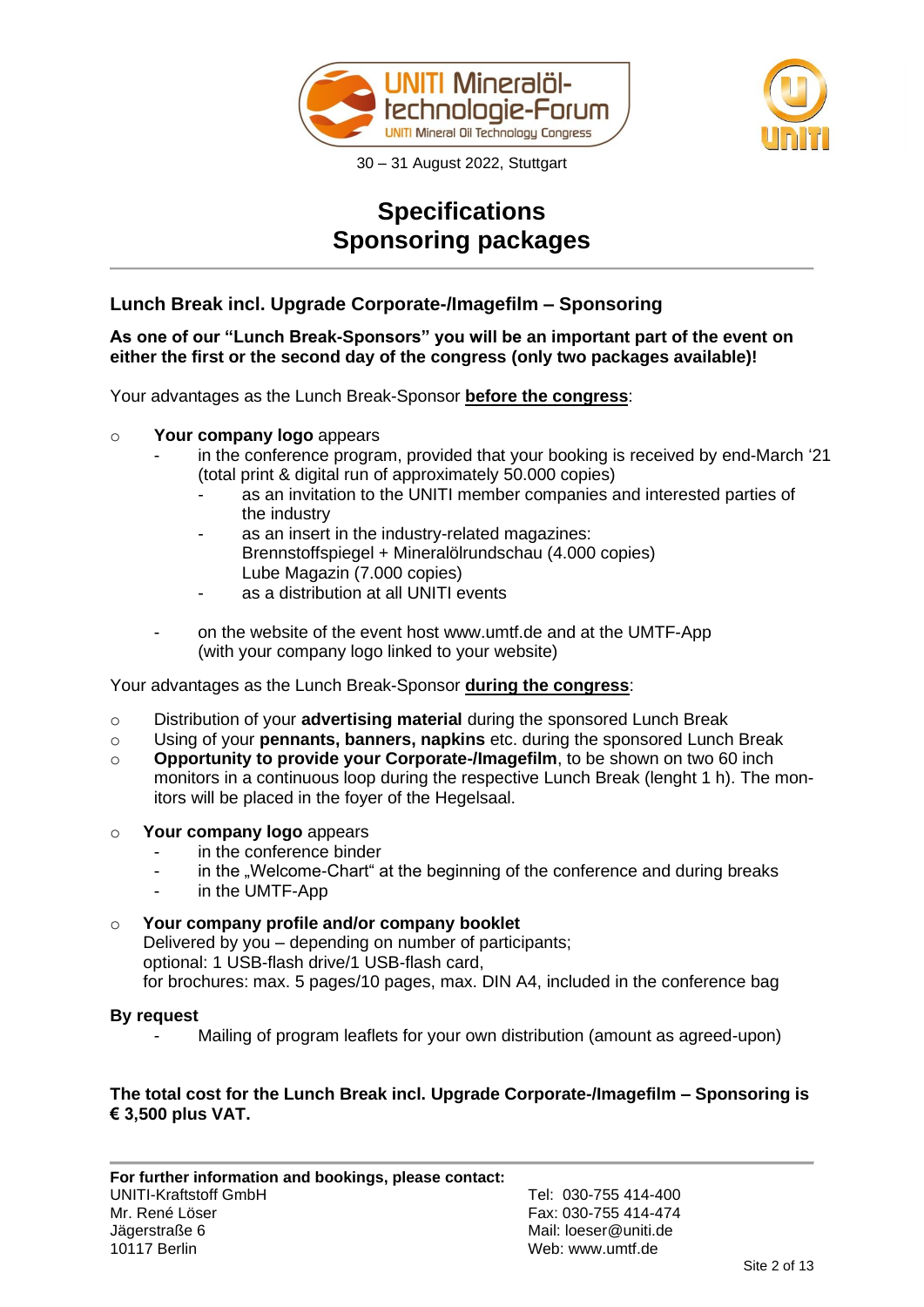



# **Specifications Sponsoring packages**

# **Congress-gift-Sponsoring**

## **You are congress sponsor with opportunity to put a congress gift and a company brochure on each participant desk at plenary.**

Your advantages as the Advertisement-Sponsor **before the congress**:

- o **Placement of your company ad in the program leaflet, half page, landscape** provided that your booking is received by end- March '21 (total print & digital run of approximately 50.000 copies)
	- as an invitation to the UNITI member companies and interested parties of the industry
	- as an insert in the industry-related magazines: Brennstoffspiegel + Mineralölrundschau (4.000 copies) Lube Magazin (7.000 copies)
	- as a distribution at all UNITI events
	- on the website of the event host www.umtf.de and at the UMTF-App (with your company logo linked to your website)

Your advantages as the Advertisement-Sponsor **during the congress**:

- o **We will a sponsor gift of your choice (but no drinks) to each participant desk at plenary room.** This company / sponsor present will be a perfect opportunity to present your company with a nice gift for everybody. *(The gift will put on each place at beginning of 1st conference day)*
- o **Your company logo** appears
	- in the conference binder
	- in the "Welcome-Chart" at the beginning of the conference and during breaks
	- in the UMTF-App

### **By request**

Mailing of program leaflets for your own distribution (amount as agreed-upon)

**The total cost for the Company gift-Sponsoring is € 2,500 plus VAT.**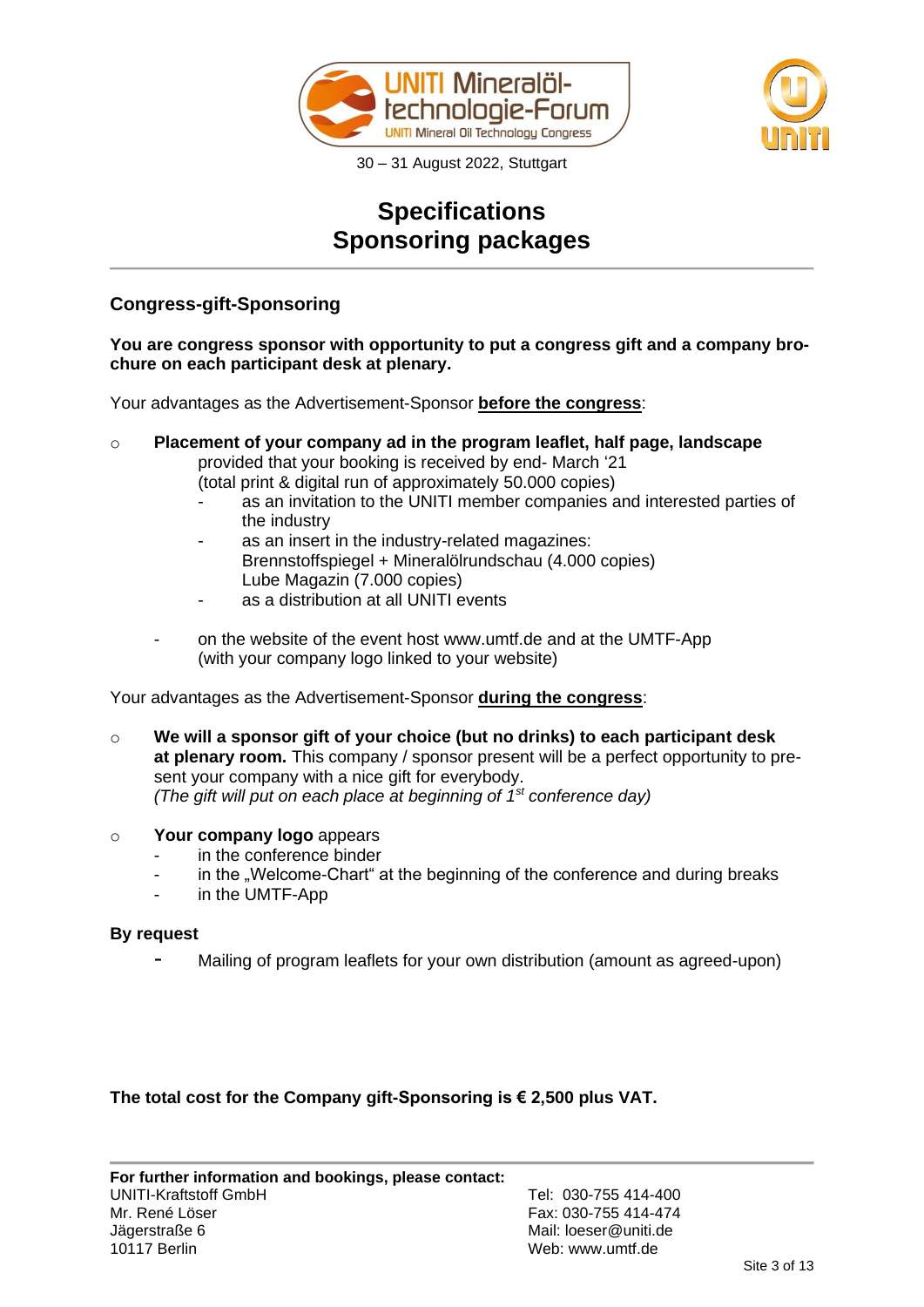



# **Specifications Sponsoring packages**

# **Company Advertisement-Sponsoring**

**The company advertisement sponsoring package offers your company the opportunity to receive recognition and visibility through our program leaflet (only 6 ads available)!**

Your advantages as the Advertisement-Sponsor **before the congress**:

o **Placement of your company ad in the program leaflet, half page, landscape** provided that your booking is received by end- March '21 (total print & digital run of approximately 50.000 copies)

- as an invitation to the UNITI member companies and interested parties of the industry
- as an insert in the industry-related magazines: Brennstoffspiegel + Mineralölrundschau (4.000 copies) Lube Magazin (7.000 copies)
- as a distribution at all UNITI events
- on the website of the event host www.umtf.de and at the UMTF-App (with your company logo linked to your website)

Your advantages as the Advertisement-Sponsor **during the congress**:

### o **Your company logo** appears

- in the conference binder
- in the "Welcome-Chart" at the beginning of the conference and during breaks
- in the UMTF-App

### **By request**

Mailing of program leaflets for your own distribution (amount as agreed-upon)

**The total cost for the Company Advertisement-Sponsoring is € 2,500 plus VAT.**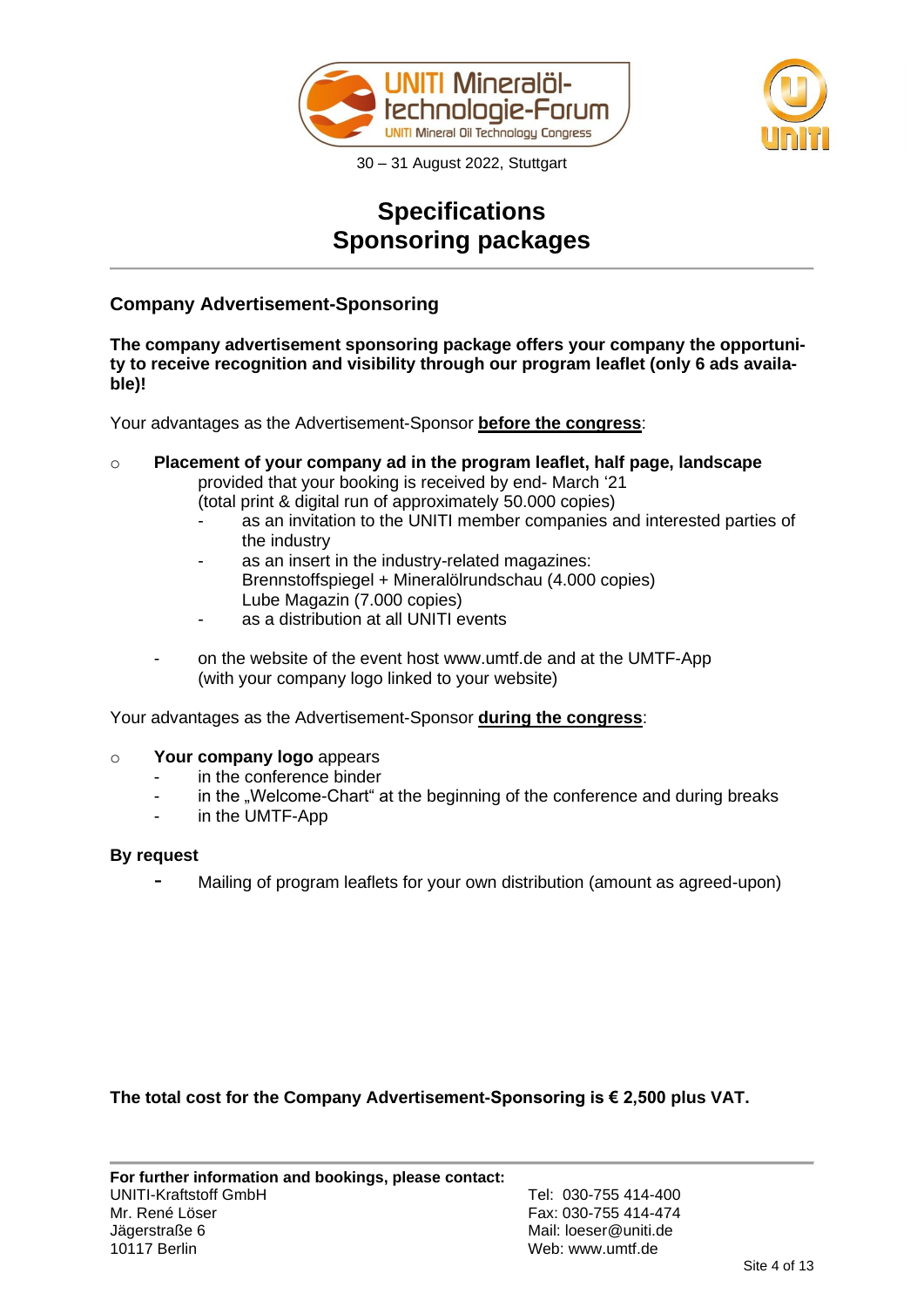



# **Specifications Sponsoring packages**

# **Company Flag-Sponsoring**

**The company flag sponsoring package offers your company the opportunity to receive recognition and visibility through your individually designed flag at the entrance of the conference – in front of the MARI-TIM Hotel as well as in front of the Liederhalle Kulturand Kongresszentrum (only two times available)!**



Your advantages as the Company Flag-Sponsor **before the congress**:

## o **Your company logo** appears

- in the conference program, provided that your booking is received by end- March '21 (total print & digital run of approximately 50.000 copies)
	- as an invitation to the UNITI member companies and interested parties of the industry
	- as an insert in the industry-related magazines: Brennstoffspiegel + Mineralölrundschau (4.000 copies) Lube Magazin (7.000 copies)
	- as a distribution at all UNITI events
- on the website of the event host www.umtf.de and at the UMTF-App (with your company logo linked to your website)

Your advantages as the Company Flag-Sponsor **during the congress**

o Corporate Identity by **providing your company flag (2 items)** in front of the MARITIM-Hotel and the Liederhalle Kultur- and Kongresszentrum on both conference days.

# o **Your company logo** appears

- in the conference binder
- in the "Welcome-Chart" at the beginning of the conference and during breaks
- in the UMTF-App
- **By request**
	- Mailing of program leaflets for your own distribution (amount as agreed-upon)

# **The total cost for the Company Flag-Sponsoring is € 1,000 plus VAT.**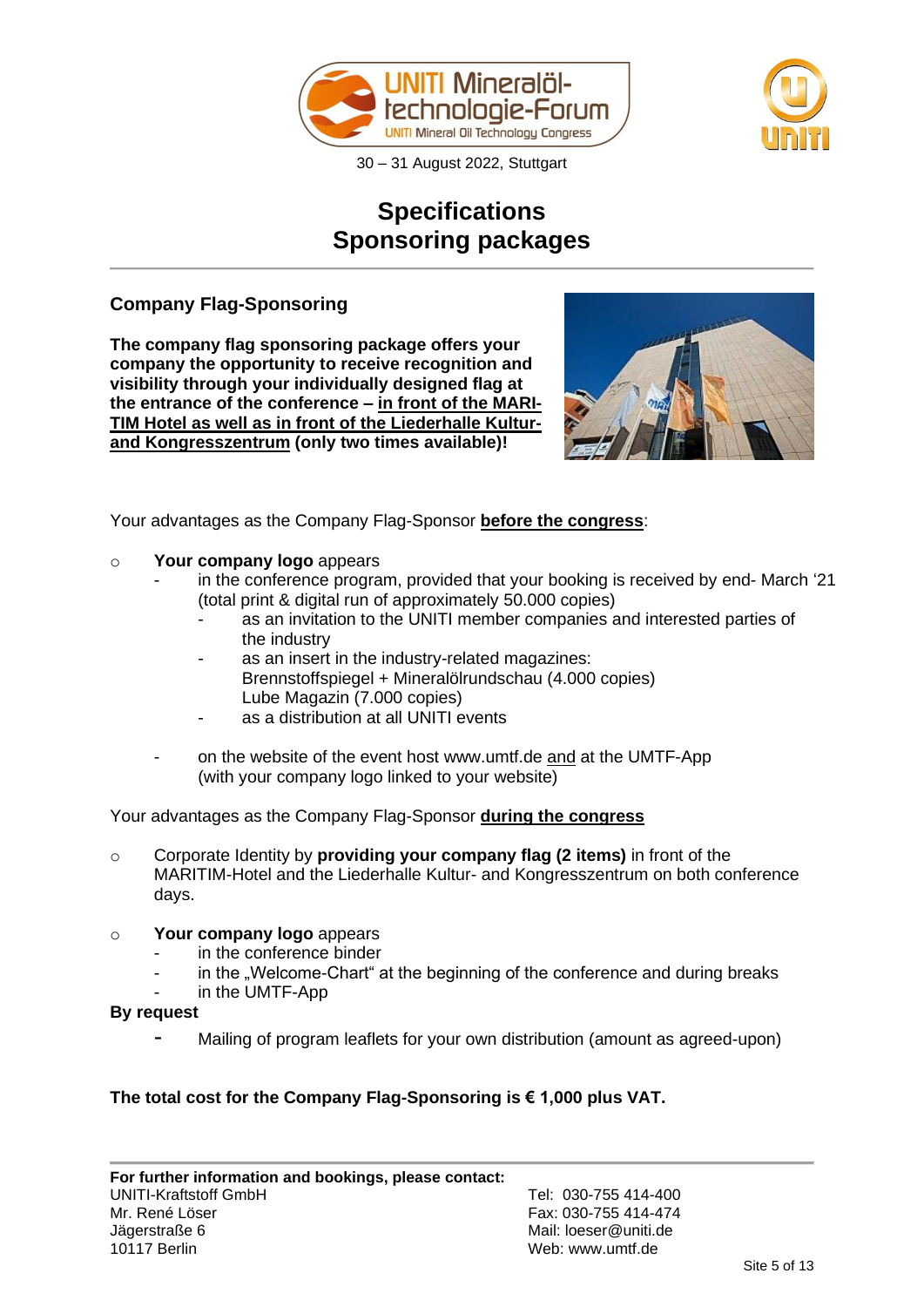



# **Specifications Sponsoring packages**

# **Conference Bag-Sponsoring**

**Increase your company's visibility by adding your logo to a conference bag delivered to our participants. By doing this, they will be constantly reminded of you when on the go (only one package available)!**

Your advantages as the Conference Bag-Sponsor **before the congress**:

- o **Your company logo** appears
	- in the conference program, provided that your booking is received by end- March '21 (total print & digital run of approximately 50.000 copies)
		- as an invitation to the UNITI member companies and interested parties of the industry
		- as an insert in the industry-related magazines: Brennstoffspiegel + Mineralölrundschau (4.000 copies) Lube Magazin (7.000 copies)
		- as a distribution at all UNITI events
	- on the website of the event host www.umtf.de and at the UMTF-App (with your company logo linked to your website)

Your advantages as the Conference Bag-Sponsor **during the congress**:

- o **Printing of your company logo on the conference bag besides the company logo of the event host** (shoulder bag made of polyester, 40 x 33 x 11 cm width x height x depth); total print of approximately 630 units. Additionally, we offer to present e. g. the QR code of your company or website on the bag.
- o **Your company logo** appears
	- in the conference binder
	- in the "Welcome-Chart" at the beginning of the conference and during breaks
	- in the UMTF-App

## o **Your company profile and/or company booklet**

Delivered by you – depending on number of participants; optional: 1 USB-flash drive/1 USB-flash card, for brochures: max. 5 pages/10 pages, max. DIN A4, included in the conference bag

### **By request**

- Mailing of program leaflets for your own distribution (amount as agreed-upon)

## **The total cost for Sponsoring the Conference Bag is € 6,000 plus VAT.**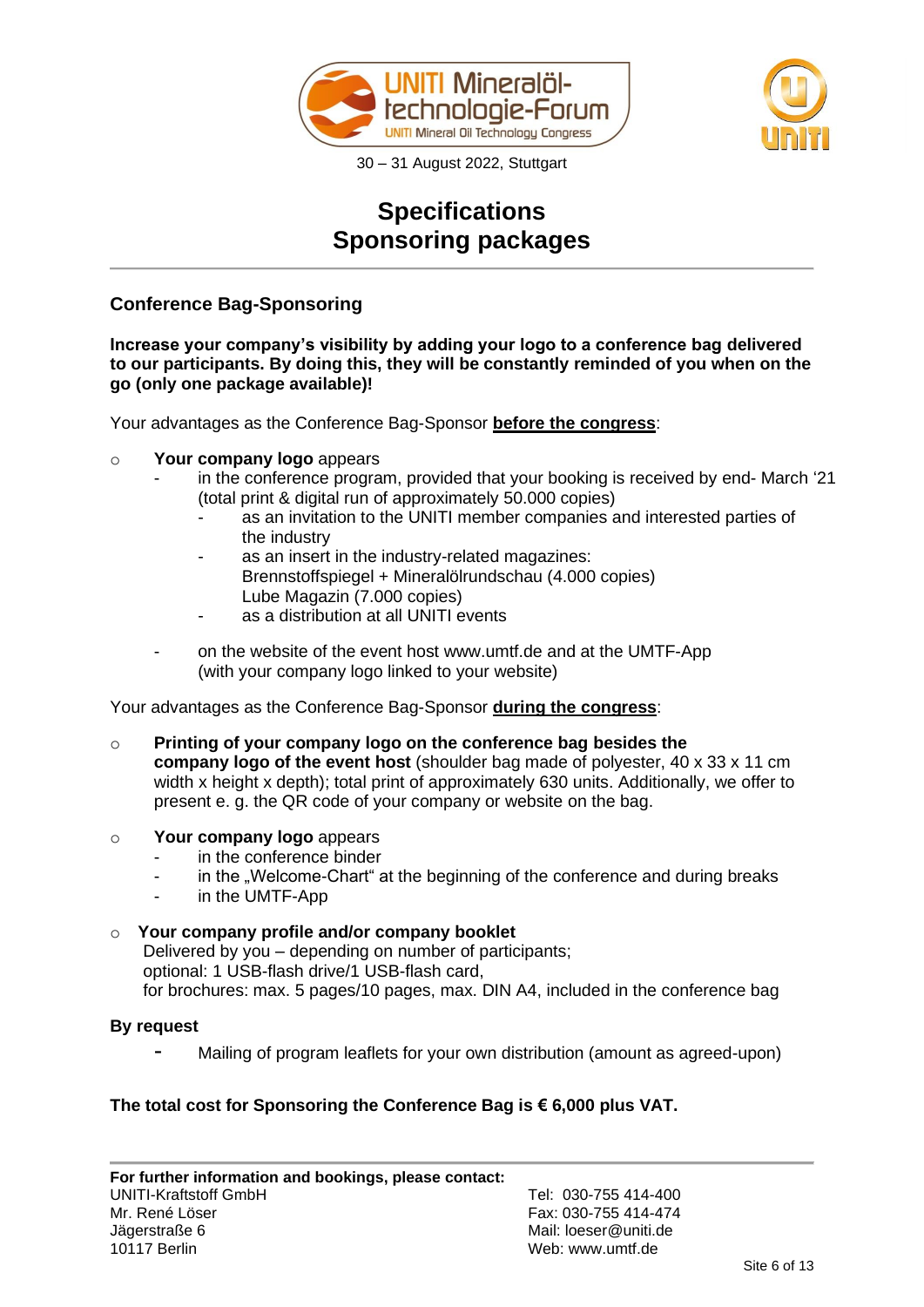



# **Specifications Sponsoring packages**

# **Company Brochure-Sponsoring**

**You may want to feature your company throughout the congress with your company brochures. Our participants will always have those close at hand in their conference bags.** 

Your advantages as the Company Brochure-Sponsor **before the congress**:

## o **Your company logo** appears

- in the conference program, provided that your booking is received by end- March '21 (total print & digital run of approximately 50.000 copies)
	- as an invitation to the UNITI member companies and interested parties of the industry
	- as an insert in the industry-related magazines: Brennstoffspiegel + Mineralölrundschau (4.000 copies) Lube Magazin (7.000 copies)
	- as a distribution at all UNITI events
- on the website of the event host www.umtf.de and at the UMTF-App (with your company logo linked to your website)

Your advantages as the Company Brochure-Sponsor **during the congress**:

#### o **Your company profile and/or company booklet** Delivered by you – depending on number of participants; optional: 1 USB-flash drive/1 USB-flash card, for brochures: max. 5 pages/10 pages, max. DIN A4, included in the conference bag

### o **Your company logo** appears

- in the conference binder
- in the "Welcome-Chart" at the beginning of the conference and during breaks
- in the UMTF-App

### **By request**

Mailing of program leaflets for your own distribution (amount as agreed-upon)

## **The total cost for the Company Brochure-Sponsoring is € 750 plus VAT.**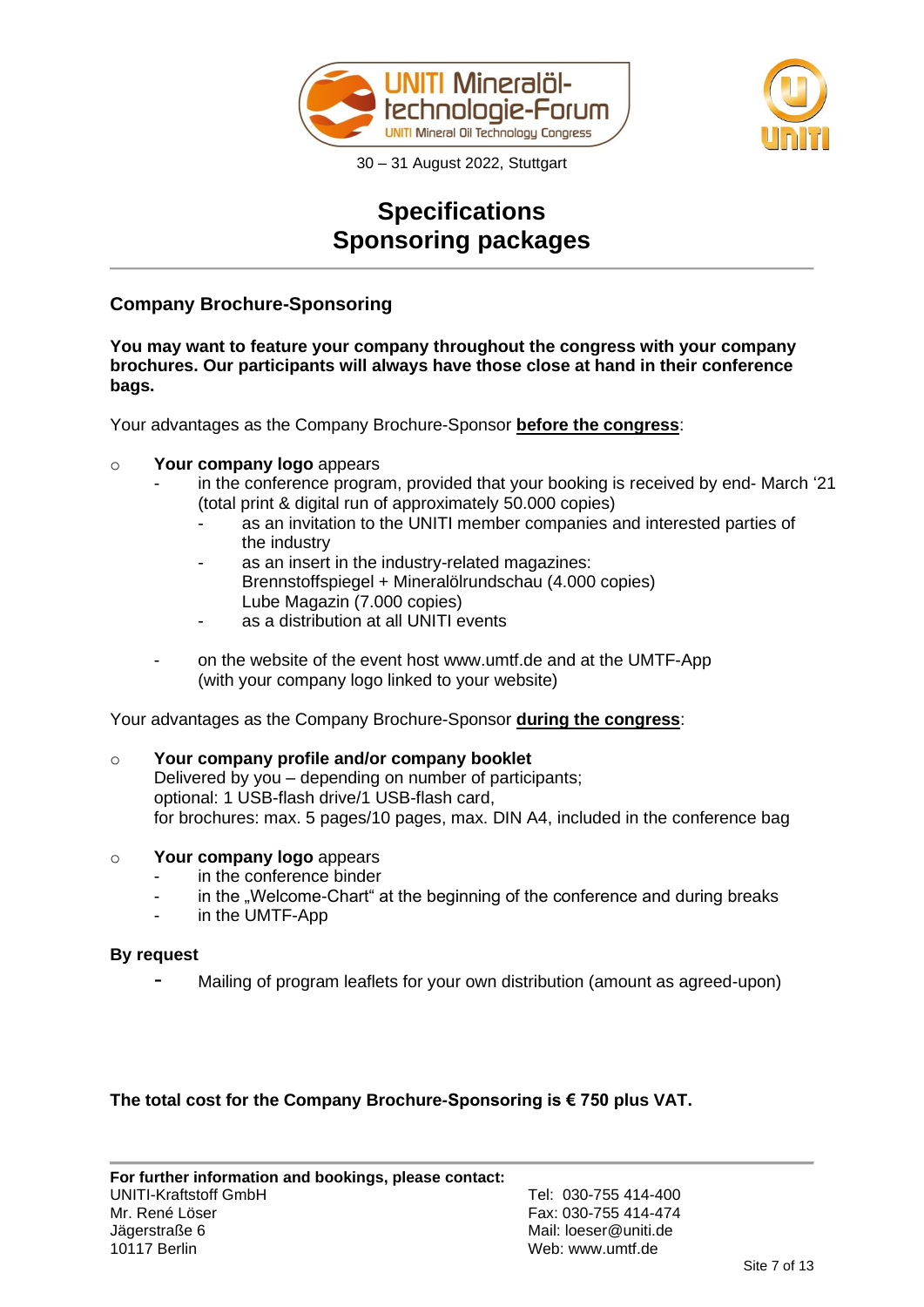



# **Specifications Sponsoring packages**

# **Hotel Room Gift Delivery-Sponsoring**

**When our participants check-in to their hotel room in the conference hotel your welcome gift will be waiting for them! Take this opportunity now (only one package available)!**

Your advantages as the Hotel Room Gift Delivery-Sponsor **before the congress**:

## o **Your company logo** appears

- in the conference program, provided that your booking is received by end- March '21 (total print & digital run of approximately 50.000 copies)
	- as an invitation to the UNITI member companies and interested parties of the industry
	- as an insert in the industry-related magazines: Brennstoffspiegel + Mineralölrundschau (4.000 copies) Lube Magazin (7.000 copies)
	- as a distribution at all UNITI events
- on the website of the event host www.umtf.de and at the UMTF-App (with your company logo linked to your website)

Your advantages as the Hotel Room Gift Delivery-Sponsor **during the congress**:

o **Distribution of your gifts (chocolate, wine etc. with an message and your company logo), in accordance with the event host, to the hotel room of every delegate staying in the conference hotel.** The items are produced by the booking company and have to be sent directly to the conference hotel.

### o **Your company logo** appears

- in the conference binder
- in the "Welcome-Chart" at the beginning of the conference and during breaks
- in the UMTF-App

### **By request**

Mailing of program leaflets for your own distribution (amount as agreed-upon)

## **The total cost for the Hotel Room Gift Delivery-Sponsoring is € 2,500 plus VAT.**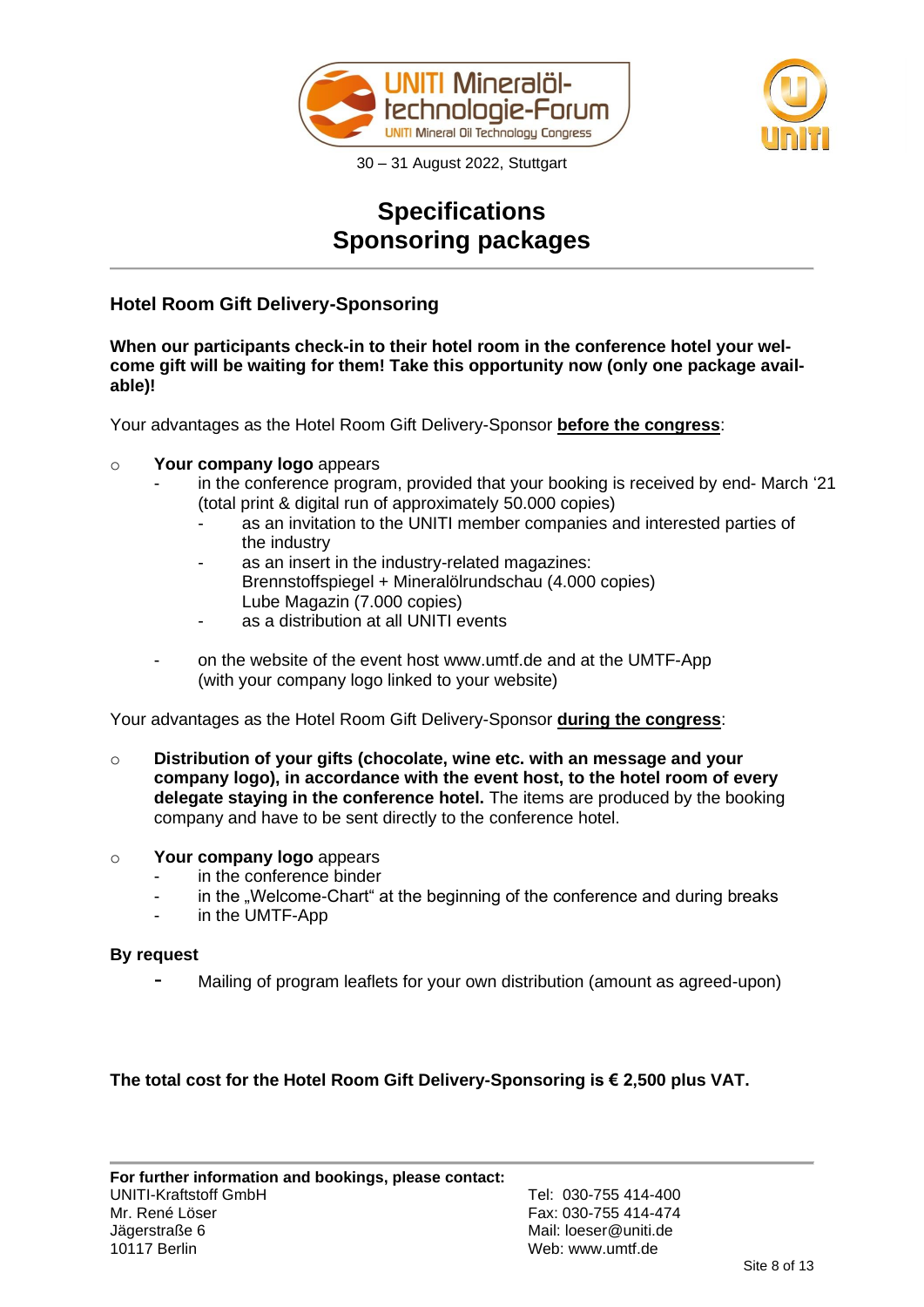



# **Specifications Sponsoring packages**

# **Farewell Gift-Sponsoring**

## **Say "goodbye" to the participants with a friendly gift of your company (only one package available)!**

Your advantages as the Farewell Gift-Sponsor **before the congress**:

## o **Your company logo** appears

- in the conference program, provided that your booking is received by end- March '21 (total print & digital run of approximately 50.000 copies)
	- as an invitation to the UNITI member companies and interested parties of the industry
	- as an insert in the industry-related magazines: Brennstoffspiegel + Mineralölrundschau (4.000 copies) Lube Magazin (7.000 copies)
	- as a distribution at all UNITI events
- on the website of the event host www.umtf.de and at the UMTF-App (with your company logo linked to your website)

Your advantages as the Farewell Gift-Sponsor **during the congress**:

- o **All participants receive a farewell gift when leaving the congress. This present is handed out by UNITI-staff. The sponsor produces and delivers the farewell presents (bearing the printed logo of the sponsor and the congress logo) at his own expense and proves it to UNITI-staff.**
- o **Your company logo** appears
	- in the conference binder
	- in the "Welcome-Chart" at the beginning of the conference and during breaks
	- in the UMTF-App

### **By request**

Mailing of program leaflets for your own distribution (amount as agreed-upon)

**The total cost for the Farewell Gift-Sponsoring is € 2,000 plus VAT.**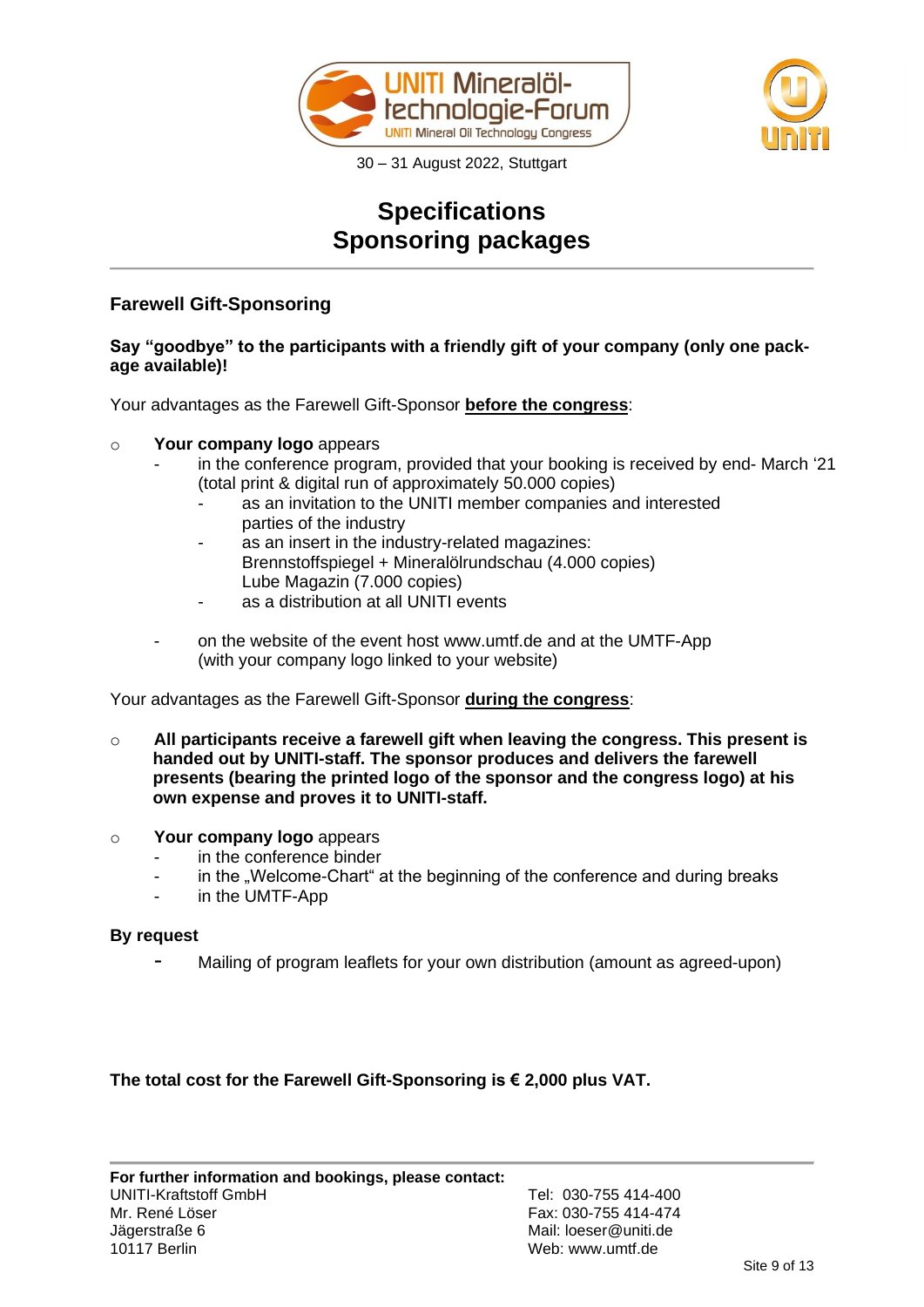



# **Specifications Sponsoring packages**

# **Energy Drink – Sponsor package**

**You will be the "Energy drink" sponsor at the UNITI congress. Energy drink cans will be labeled with your company logo. The cans will be providing on each participant place of plenary room.**

- o **Your company logo** appears
	- in the conference program, provided that your booking is received by end- March '21 (total print & digital run of approximately 50.000 copies)
		- as an invitation to the UNITI member companies and interested parties of the industry
		- as an insert in the industry-related magazines: Brennstoffspiegel + Mineralölrundschau (4.000 copies) Lube Magazin (7.000 copies)
		- as a distribution at all UNITI events
	- on the website of the event host www.umtf.de and at the UMTF-App (with your company logo linked to your website)

Your advantages as the Advertisement-Sponsor **during the congress**:

- o **Energy drink cans will be providing on each participant desk at plenary.** The cans will be labeled with your company logo.
- o **Order of drinks will be handled by the sponsor directly.** We will send you recommended contacts of producers.
- o **Number of ordered drinks will be decided by the sponsor**. Your advantage: this package is bookable for several options:
	- At beginning of 1<sup>st</sup> conference day
	- At beginning of 2<sup>nd</sup> conference day
	- At both conference days
- o Please calculate with minimum 600 drinks per delivery (Reserve including calculation)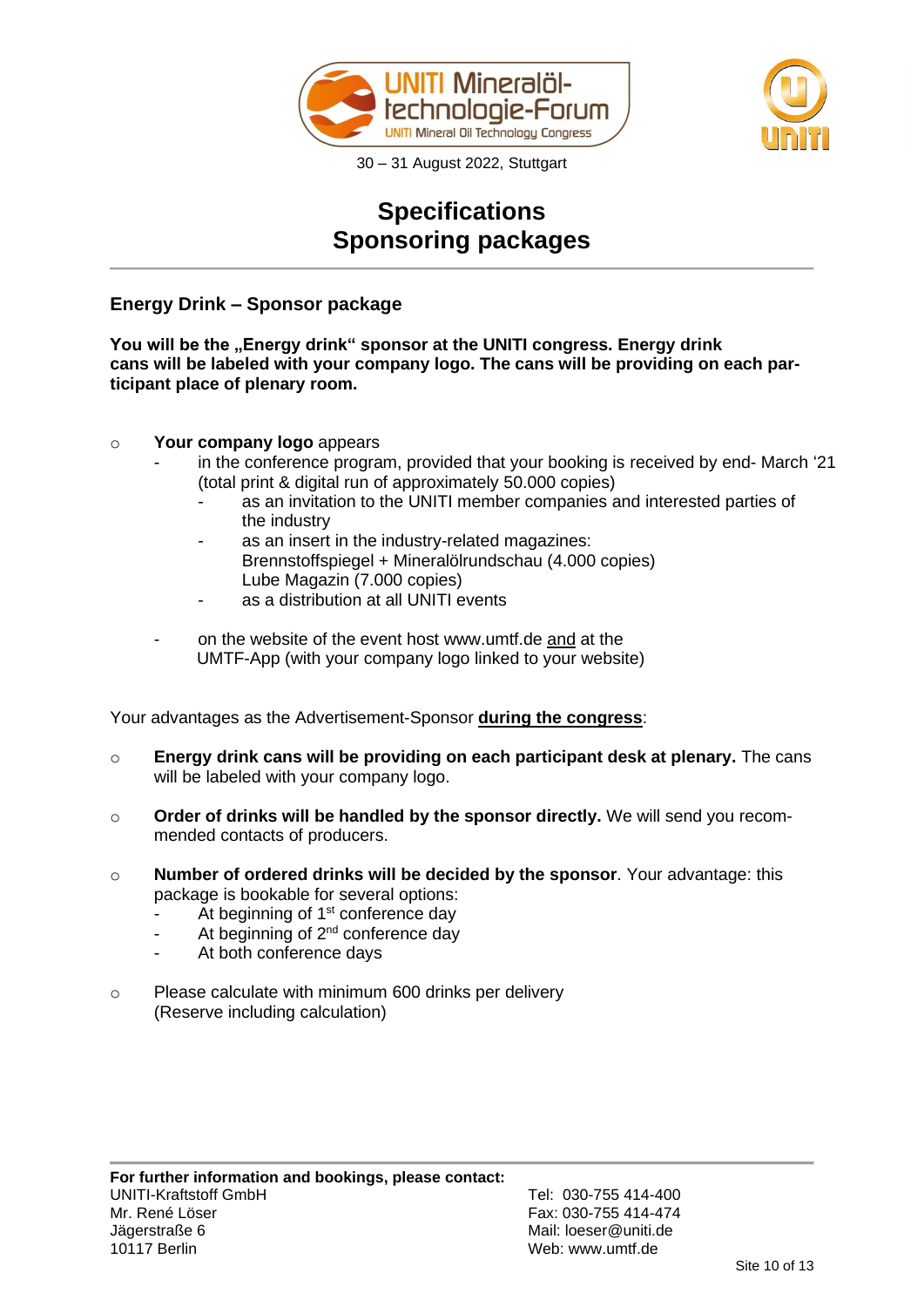



# **Specifications Sponsoring packages**

## o **Your company logo** appears

- in the conference binder
- in the "Welcome-Chart" at the beginning of the conference and during breaks
- in the UMTF-App

## **By request**

Mailing of program leaflets for your own distribution (amount as agreed-upon)

## The "Energy Drink"-sponsoring will be offered for following options:

| At beginning of 1 <sup>st</sup> conference day<br>(Minimum order quantity: 600 drinks) | € 1.500,00 plus VAT |
|----------------------------------------------------------------------------------------|---------------------|
| At beginning of 2 <sup>nd</sup> conference day<br>(Minimum order quantity: 600 drinks) | € 1.500,00 plus VAT |
| At beginning of <b>both</b> conference days<br>(Minimum order quantity: 1.200 drinks)  | € 2.500,00 plus VAT |

*Please note that the production costs are not included in these rates and has to been paid by the sponsor.*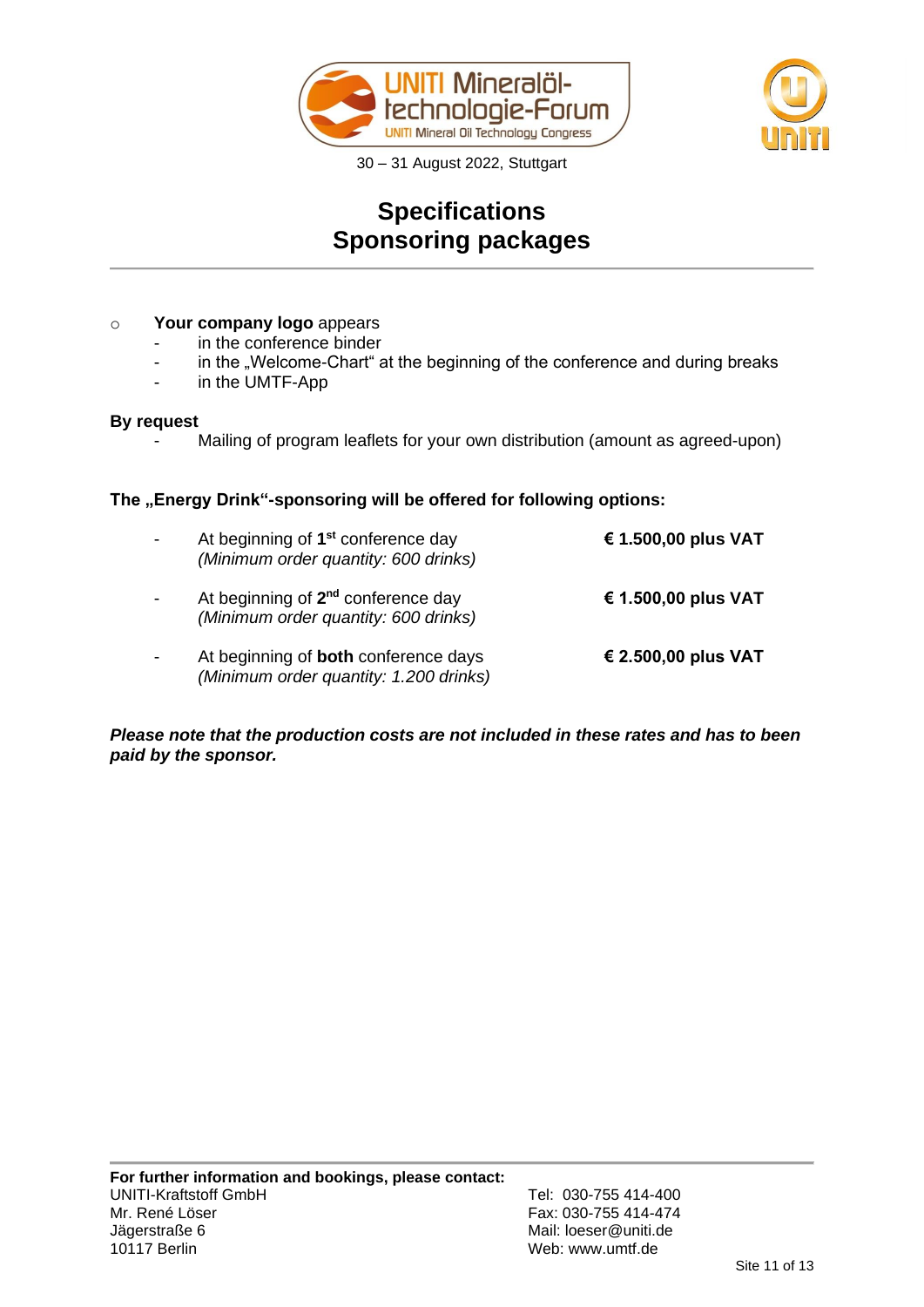



Jägerstraße 6 10117 Berlin

UNITI-Kraftstoff GmbH **FAX: +49 30-755 414-474** Mr. René Löser **Mail: loeser@uniti.de**

# **Order form – Sponsoring Package\* UNITI Mineral Oil Technology Congress 2022 in Stuttgart, August 30 – 31**

Herewith we make a confirmed booking for following sponsoring packages\*:

| "After-work-drink" - Sponsoring                                                                                                                                     | 3,000€                        | plus VAT.                           |
|---------------------------------------------------------------------------------------------------------------------------------------------------------------------|-------------------------------|-------------------------------------|
| <b>Lunch break - Sponsoring</b>                                                                                                                                     | 3,500€                        | plus VAT.                           |
| <b>Congress gift-Sponsoring</b>                                                                                                                                     | 2,500€                        | plus VAT.                           |
| <b>Company Advertisement-Sponsoring</b>                                                                                                                             | 2,500€                        | plus VAT.                           |
| <b>Company Flag-Sponsoring</b>                                                                                                                                      | 1,000€                        | plus VAT.                           |
| <b>Conference Bag-Sponsoring</b>                                                                                                                                    | 6,000€                        | plus VAT.                           |
| <b>Company Brochure-Sponsoring</b>                                                                                                                                  | 750€                          | plus VAT.                           |
| <b>Hotel Room Gift Delivery-Sponsoring</b>                                                                                                                          | 2,500€                        | plus VAT.                           |
| <b>Farewell Gift-Sponsoring</b>                                                                                                                                     | 2,000€                        | plus VAT.                           |
| Energy drink-Sponsoring, 1 <sup>st</sup> conference day<br>Energy drink-Sponsoring, 2 <sup>nd</sup> conference day<br>Energy drink-Sponsoring, both conference days | 1,500 €<br>1,500 €<br>2,500 € | plus VAT.<br>plus VAT.<br>plus VAT. |